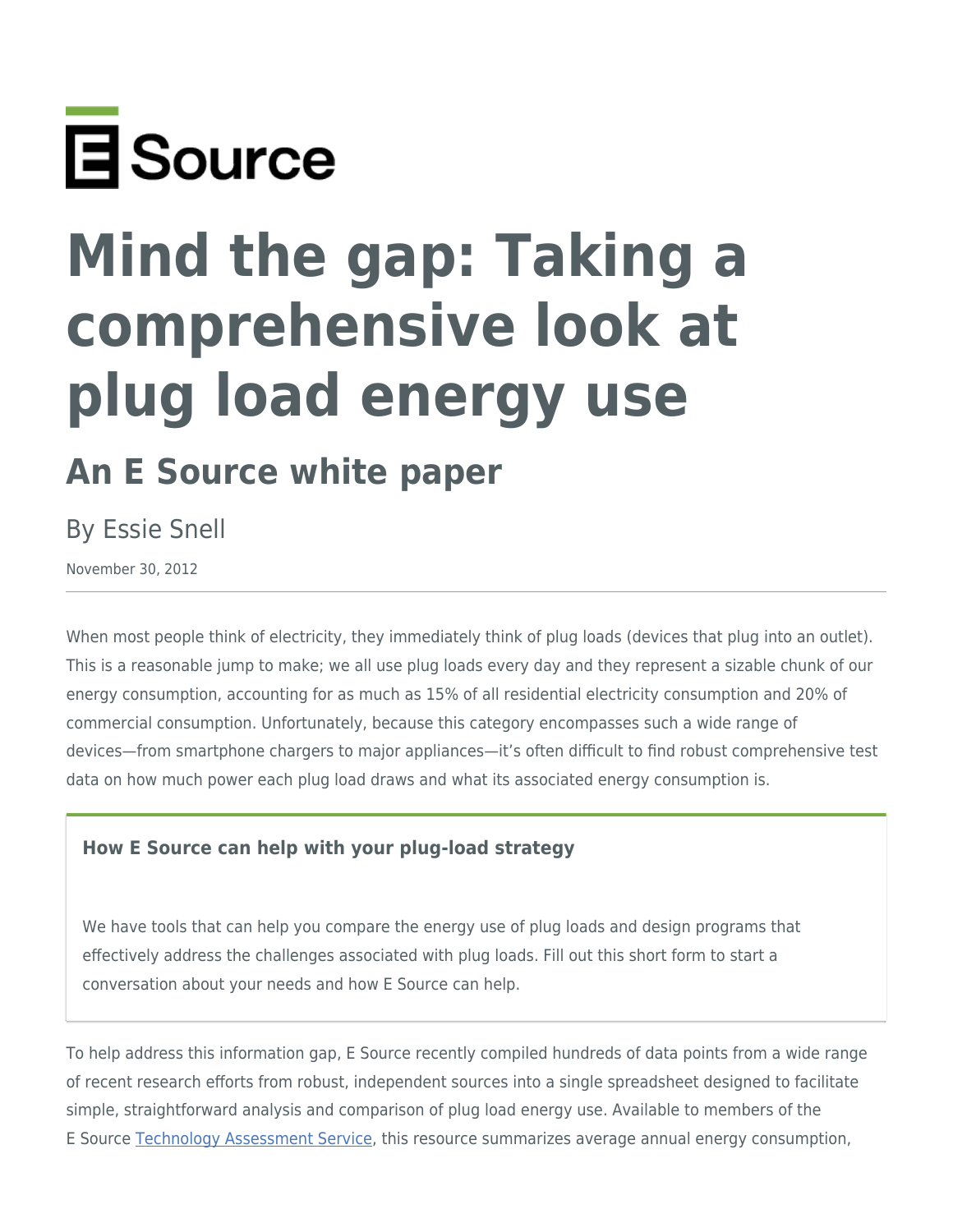power draw by mode, and average time spent in each mode, for nearly 200 different types of devices.

In compiling this data resource, we found some surprises. For example, it turns out that the single largest plug load in terms of annual energy consumption is actually a medium to large aquarium: A typical 50-gallon aquarium uses around 2,000 kilowatt-hours annually (**figure 1**). Other top energy users include high-capacity color copiers, two separate types of video game consoles from 2007 (when left on all day; newer models tend to be more efficient), and a room dehumidifier.

#### **Figure 1: Top five largest energy-consuming plug loads**

In terms of annual electricity consumption, the top plug loads represent an eclectic mix of products, ranging from space conditioning to entertainment.



Looking instead at active-mode power draw reveals a different list of leaders (**figure 2**), many of which can be found in the kitchen. These plug loads draw between 800 and 1,500 watts each, but they all tend to be used infrequently enough that they don't end up dominating annual energy consumption—essentially the opposite of plug loads like aquariums that have a relatively low power draw and run continuously all year.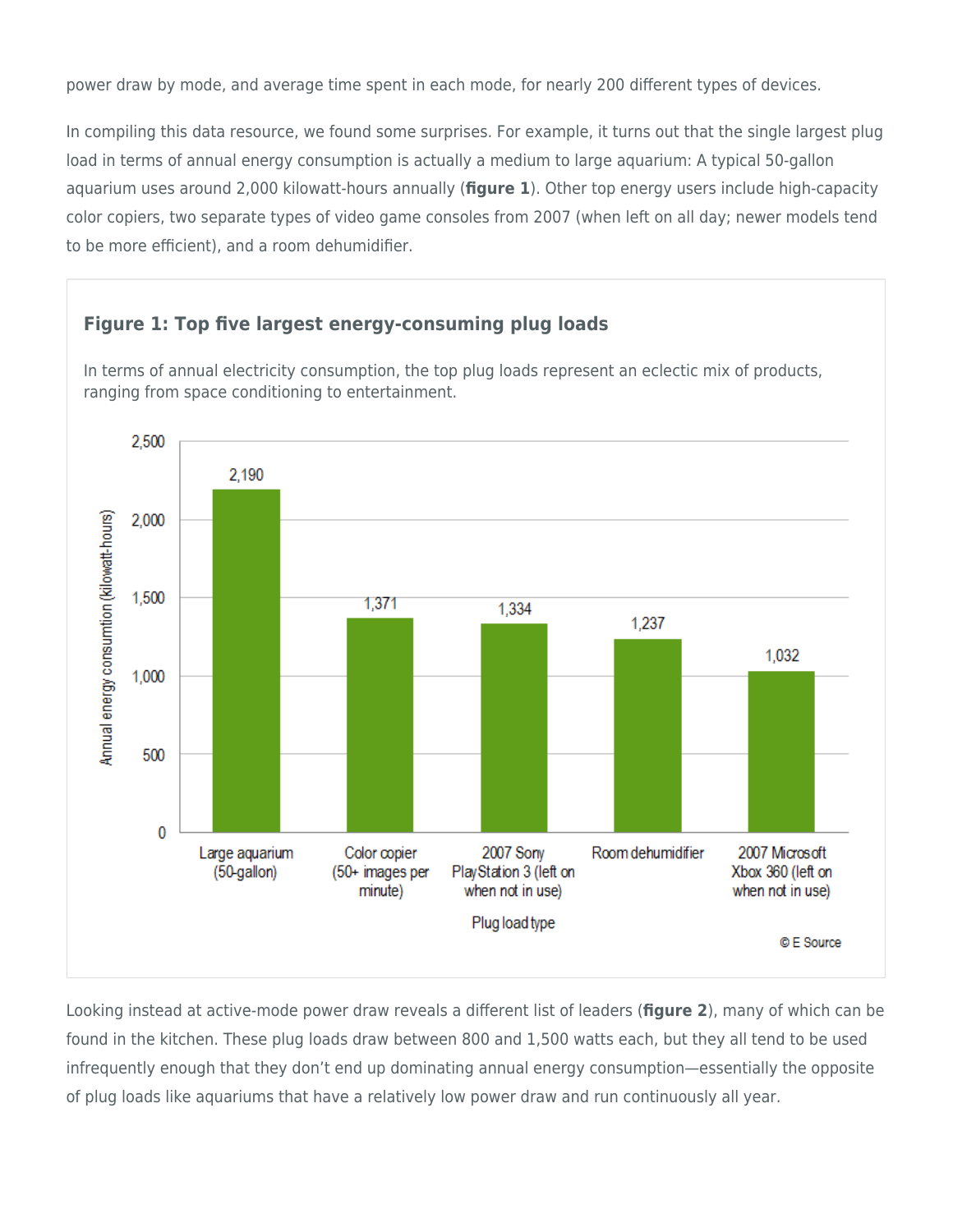#### **Figure 2: Top 10 largest power-drawing plug loads**



Nearly all of the top power-hungry plug loads have a common feature: an electric heating element.

In addition to power draw and annual electricity consumption of current plug loads, it's also worth looking at future plug load trends. According to the US Energy Information Administration, the energy consumption of the electric end uses that utilities and efficiency groups have been most focused on to date—including lighting, HVAC, and water heating—are projected to decrease in the future as a result of increasing standards and incentive programs that have historically driven market change (**figure 3**). In contrast, however, many plug loads are projected to use even more energy than they already do. These trends further highlight the need to start thinking about, and addressing, plug loads in a more meaningful and substantial way going forward.

#### **Figure 3: Trends in end-use energy consumption**

The US Energy Information Administration projects that the energy intensity of most electric end uses will decrease from 2010 to 2035, with the exception of computers, computer-related equipment, and miscellaneous end uses (including a number of plug loads).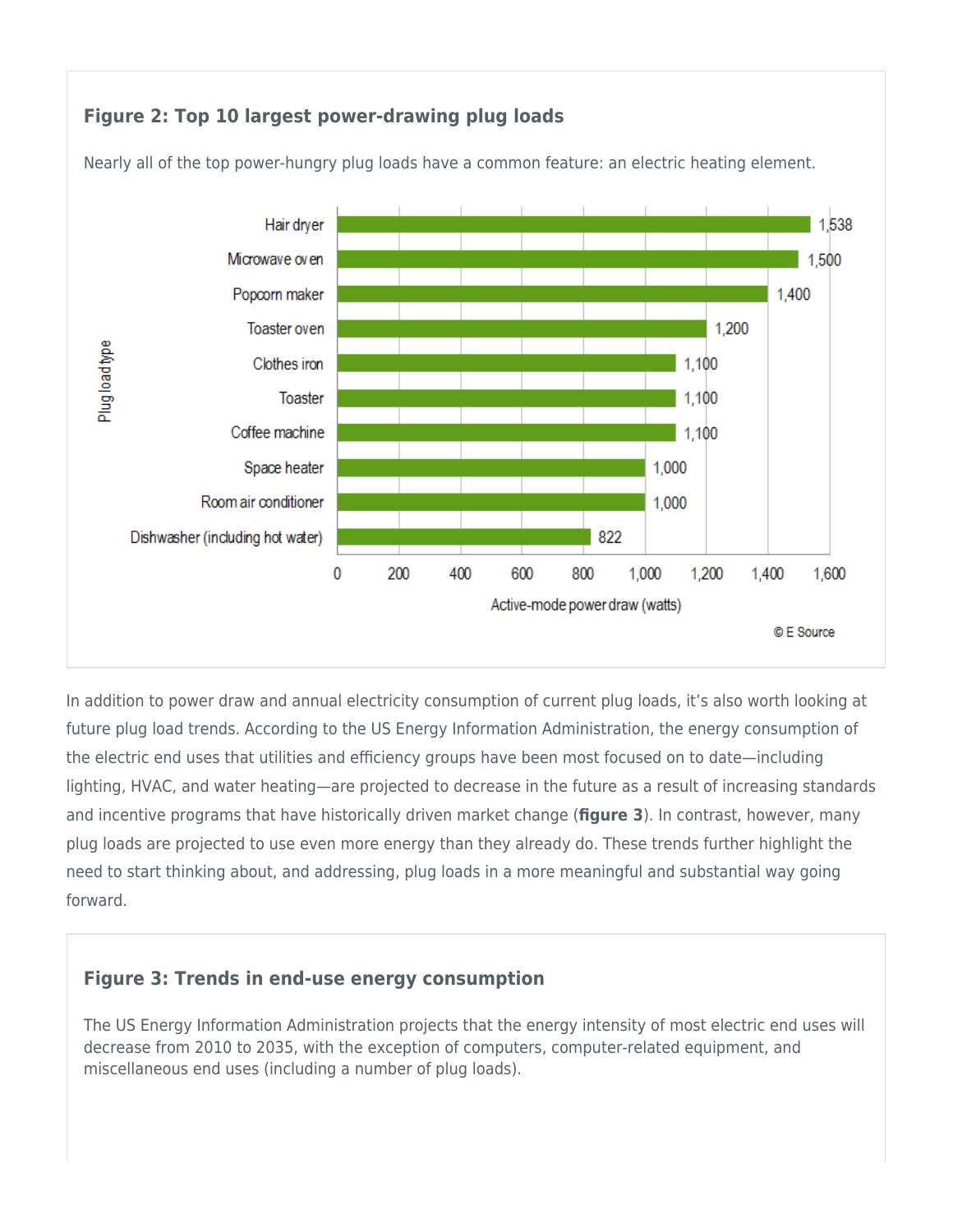

These results highlight some of the dilemmas that utilities face when developing programs that address plug load energy use:

- There are hundreds of different types of plug loads on the market, making it difficult to narrow the scope of a program offering.
- Individually, the energy-savings opportunities of any given single plug load tend to be relatively small; only in aggregate do efficiency gains really start to make a difference.
- The largest energy users aren't always the easiest to build incentives around. For example, plug loads like aquariums don't always provide obvious strategies for easily increasing efficiency.

Despite these challenges, plug loads are a vital component of customer energy use, and utilities will need to continue to expand their energy-efficiency and demand-response program offerings in this area as more stringent codes make traditional efficiency measures, such as T8 retrofits and compact fluorescent lamp installations, less effective. On the energy-consumption side, the good news is that the US Department of Energy's ENERGY STAR program and other organizations have established criteria for a wide range of plug loads (including energy-efficient copiers and room air conditioners) and, for products like video game consoles